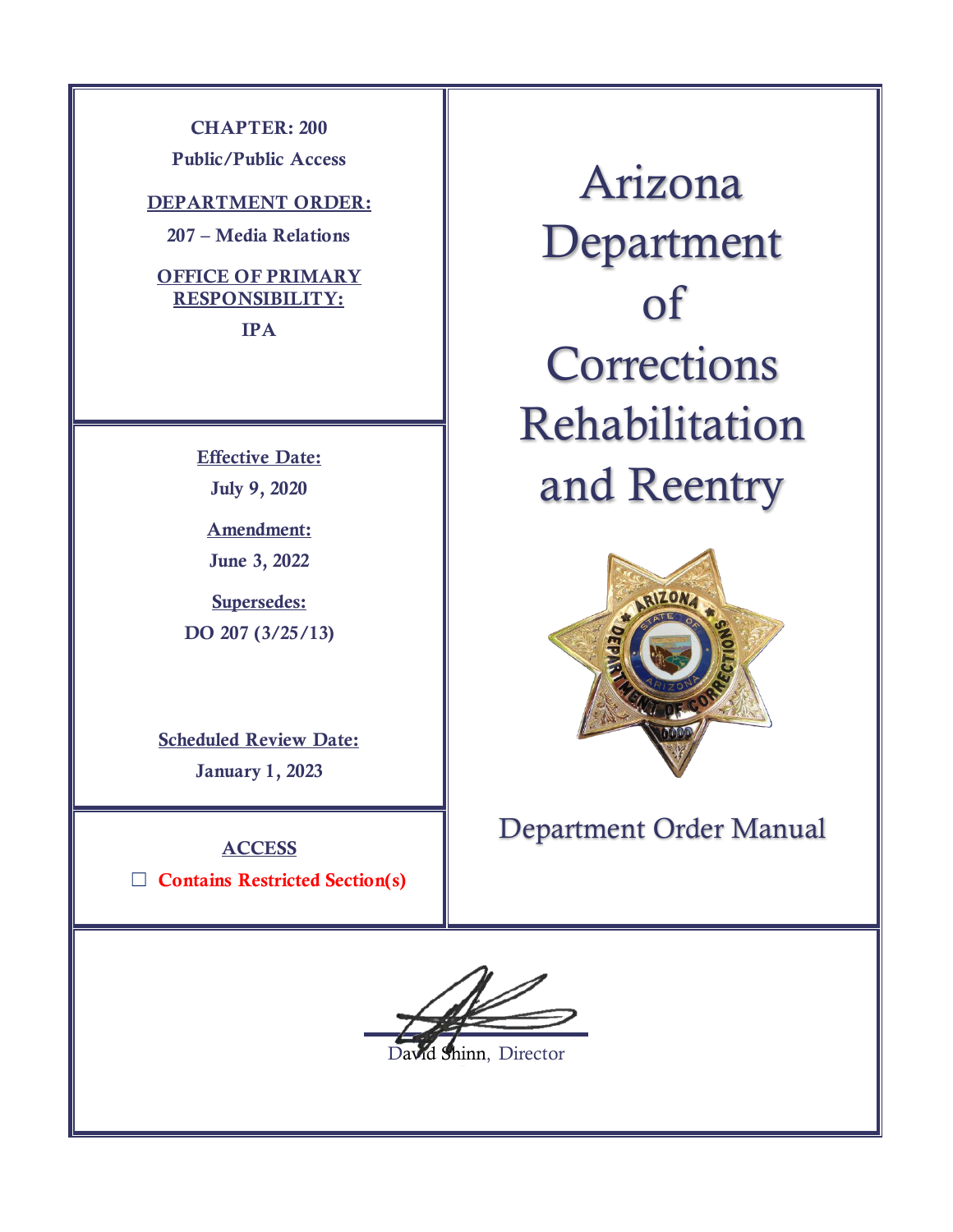# **TABLE OF CONTENTS**

| 1.0 |  |  |  |
|-----|--|--|--|
| 2.0 |  |  |  |
| 3.0 |  |  |  |
| 4.0 |  |  |  |
| 5.0 |  |  |  |
| 6.0 |  |  |  |
| 7.0 |  |  |  |
|     |  |  |  |
|     |  |  |  |
|     |  |  |  |
|     |  |  |  |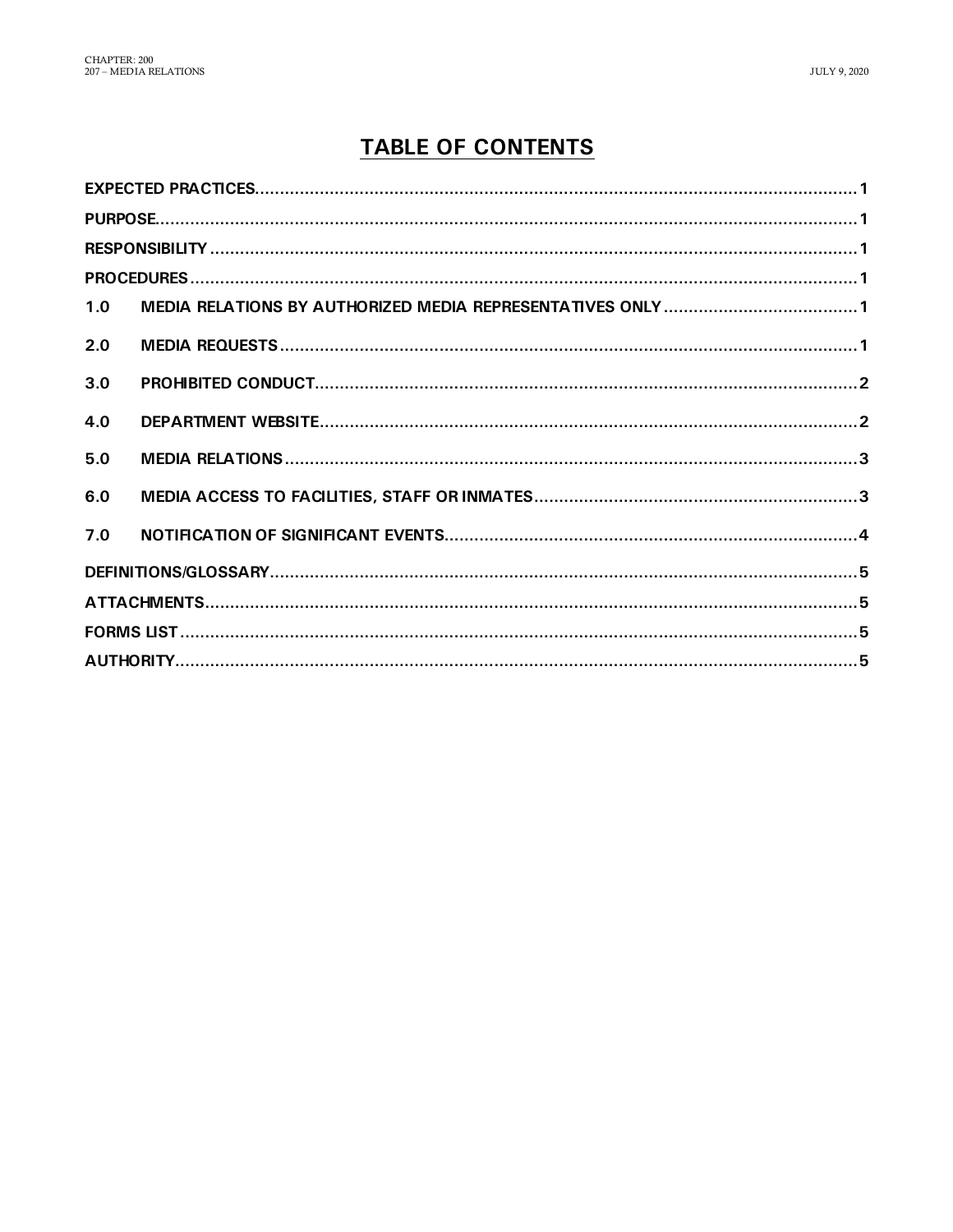# <span id="page-2-0"></span>**EXPECTED PRACTICES**

American Correctional Association (ACA) Expected Practices: 5-ACI-1A-22, and 5-ACI-3D-06

## <span id="page-2-1"></span>**PURPOSE**

The Department strives to provide current, accurate, and timely information to the public and the press as appropriate.

## <span id="page-2-2"></span>**RESPONSIBILITY**

The Director, Deputy Directors, Media Relations Office, and individual employees designated by the Director are authorized to address the media on behalf of the Department.

All Department employees are required to comply in full with this Department Order. Employees on or off duty who receive any inquiry about the Arizona Department of Corrections, Rehabilitation and Reentry (ADCRR) from the media or public are not authorized to speak to the media or public on behalf of ADCRR. Any and all such inquiries must be promptly forwarded to ADCRR's Media Relations Office for a response. The failure to do so may result in disciplinary action.

### <span id="page-2-3"></span>**PROCEDURES**

<span id="page-2-4"></span>**1.0 MEDIA RELATIONS BY AUTHORIZED MEDIA REPRESENTATIVES ONLY** – The Director, Deputy Directors, Media Relations Office, and individual employees designated by the Director are authorized to address the media or public on behalf of the Department. If an employee is asked by the Director to address the media on behalf of the Department, the employee shall be dressed in accordance with Department Order #503, Employee Grooming and Dress and utilize state time.

### <span id="page-2-5"></span>**2.0 MEDIA REQUESTS** {5-ACI-1A-22}

- 2.1 Department staff shall refer all media requests for information about the Department to the Media Relations Office, Deputy Directors or Director.
	- 2.1.1 Staff shall not release any Department information or video footage which is not currently readily available on the Department's Public Web Page without the prior approval from the Director, Deputy Directors, or Media Relations Office.
- 2.2 Department staff shall refer all media requests to enter a Department facility or interview an inmate to the Media Relations Office. All requests from the media shall be submitted immediately.
	- 2.2.1 All requests:
		- 2.2.1.1 To enter a facility shall be submitted to the Communications Director or designee within 24 hours of receipt.
		- 2.2.1.2 For media visits to a facility shall be subject to approval by the Director or designee.
- 2.3 The Media Relations Office may be contacted at any time during non-business hours through the Communications Center.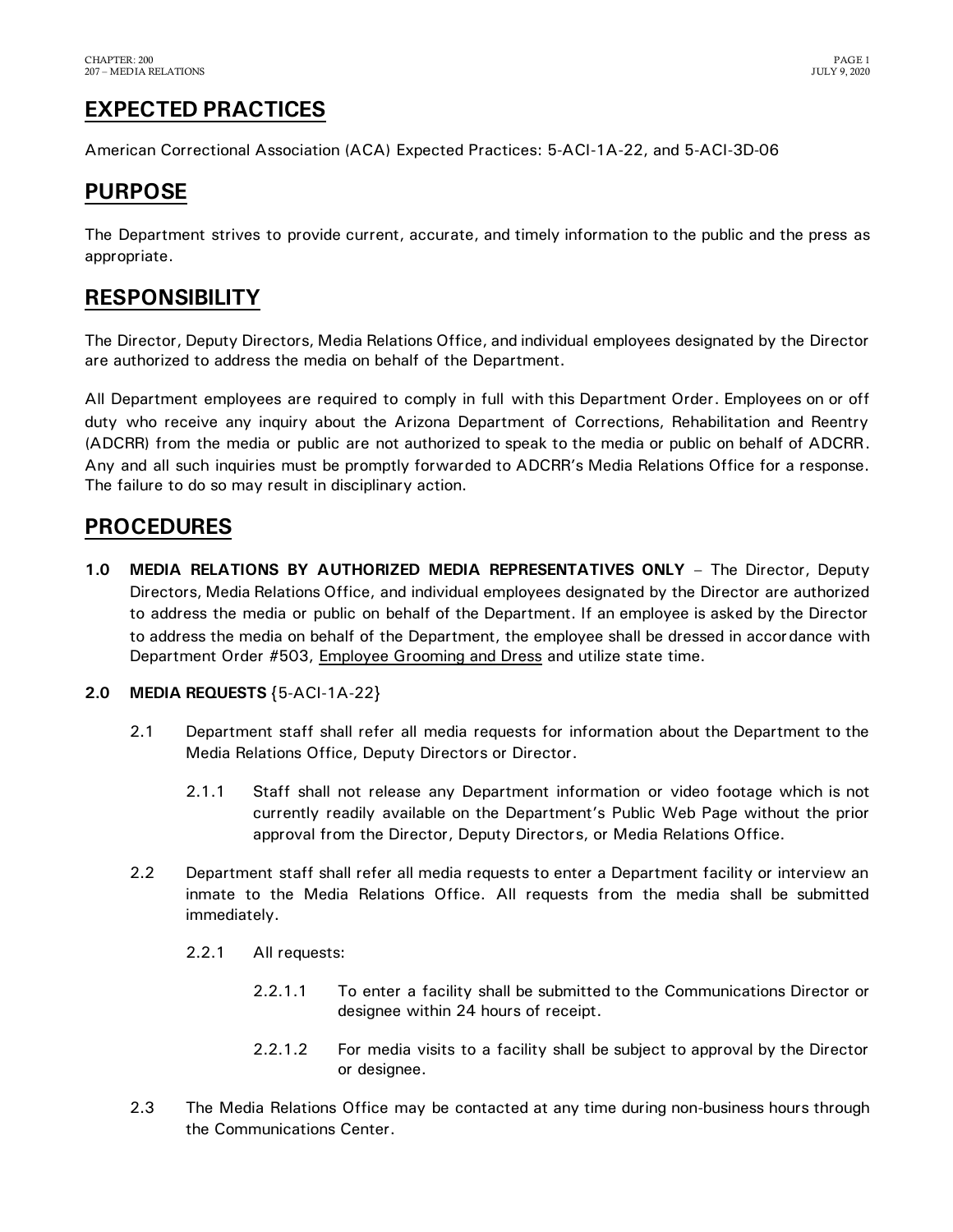- 2.4 Media representatives and/or media organizations requesting copies, printouts or photographs of public records for a non-commercial purpose may be charged a fee in accordance with Department Order #201, Legal Services – Records Release. *[Revision – June 3, 2022]*
- <span id="page-3-0"></span>**3.0 PROHIBITED CONDUCT** – The Arizona Code of Administrative Regulations R2-5A-501 requires all state employees to conduct themselves in a manner which will not discredit or bring embarrassment to the state. A.R.S. §41-773 lists reasons for discipline or dismissal from state service including improper political activity.
- <span id="page-3-1"></span>**4.0 DEPARTMENT WEBSITE** – The Department maintains a Public site on the Internet for the purpose of disseminating general information about the Department, key management staff, and providing selected public information. In addition, the site may allow for limited electronic communication between members of the public and the appropriate staff member or work unit. For additional information relating to internet use and the Department's telecommunications infrastructure see Department Order #102, Information Technology. {5-ACI-1A-22}
	- 4.1 Primary responsibility for the maintenance of the website is assigned to the Media Relations Office. Each Assistant Director and Warden shall appoint a Web Liaison.
	- 4.2 Examples of material which may be placed on the site include:
		- 4.2.1 Photographs of key staff, organizational charts, descriptions of divisions, bureaus or other organizational entities which are of interest to the public.
		- 4.2.2 The names, work telephone numbers, and locations of selected management personnel. If appropriate, the divisional e-mail address may be included.
		- 4.2.3 Descriptions of prisons and other Department facilities which include; contact information for key personnel, location and driving directions, visitation information, inmate capacity and programs.
		- 4.2.4 Employment opportunities notably, information related to Correctional Officer employment opportunities, including methods for interested parties regarding how to apply for employment directly online.
		- 4.2.5 Department statistical reports, publications and news releases.
		- 4.2.6 Any written material which is identified as public information and is required to be available on the site by this Department Order.
		- 4.2.7 Email access to the website Administrator as determined by the Director and other staff members.
		- 4.2.8 The General Access Department Order Manual.
		- 4.2.9 Information regarding the sale of prison goods (Arizona Correctional Industries (ACI).
		- 4.2.10 Inmate information such as at-large fugitives, biographical material about inmates who are on "death row", and offender classification system information.
		- 4.2.11 Other material deemed appropriate by the Department website Administrator and the Media Relations Office.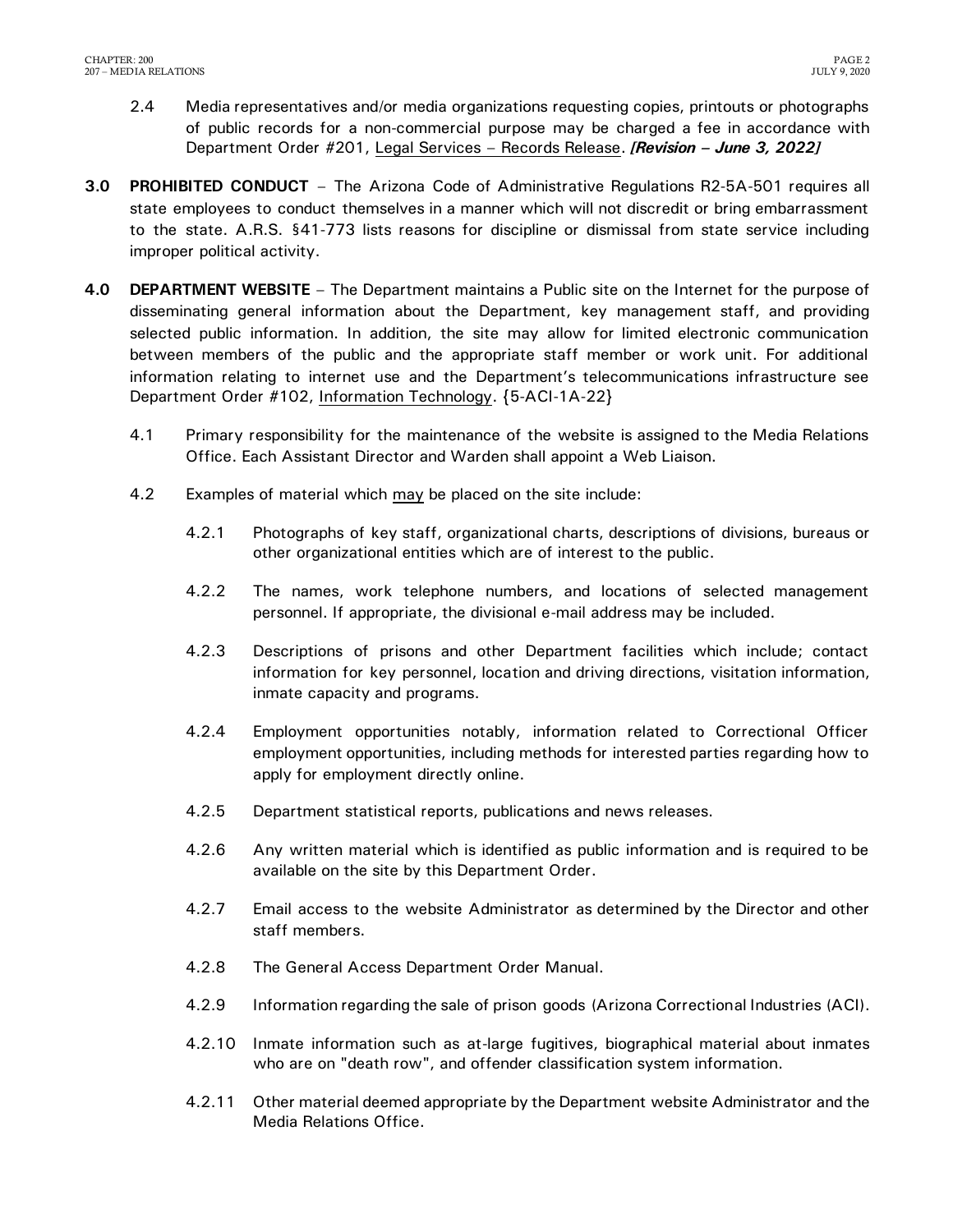- 4.3 While the primary purpose of the website is to provide information, material including electronic representations of documents located on the site shall not be considered public records. A disclaimer on the website (Attachment A) shall refer the reader to the appropriate location for access to official copies of documents or records.
- 4.4 Staff may submit suggestions by accessing the ADCRR Intranet Web Page and following the instructions posted there, or completing the Media Relations - ADCRR Web Page Update Request, Form 207-5.
- 4.5 The website Administrator shall review material or information submitted by staff for inclusion on the website. The website Administrator may convene an ad hoc committee to determine whether or not material is appropriate for inclusion on the website or if the information is accurate.
- 4.6 Major changes to the appearance or content of the Department website shall require the approval of the Director or designee.

#### <span id="page-4-0"></span>**5.0 MEDIA RELATIONS** {5-ACI-1A-22}

- 5.1 The Media Relations Office shall:
	- 5.1.1 Schedule and coordinate media briefings.
	- 5.1.2 Prepare official Department media releases.
	- 5.1.3 Approve media representatives' access to institutions or other Department facilities and staff.
	- 5.1.4 Respond to media representatives' requests.
	- 5.1.5 For any scheduled inmate activity/special event which may be of media interest, be available to meet with and be interviewed by media representatives on the activity/special event.
- 5.2 The Director, Deputy Directors, Media Relations Office and individual employees designated by the Director shall be available to meet with and be interviewed by media representatives on activities and programs under their jurisdiction as appropriate.

### <span id="page-4-1"></span>**6.0 MEDIA ACCESS TO FACILITIES, STAFF OR INMATES** {5-ACI-1A-22}

#### 6.1 Access to Facilities and Staff

- 6.1.1 Media representatives' requests for access to facilities and/or staff must be received by the Media Relations Office at least three business days in advance of the proposed visit for consideration.
- 6.1.2 Except for scheduled events, access to facilities and staff is limited to normal business hours, Monday through Friday, excluding holidays. The Warden, Deputy Warden or Bureau Administrator shall designate a time which is least disruptive to operations. Access may be granted on weekends, holidays or other than normal business hours for the purpose of covering a scheduled event.
- 6.1.3 The Department retains the right to deny access to facilities and staff.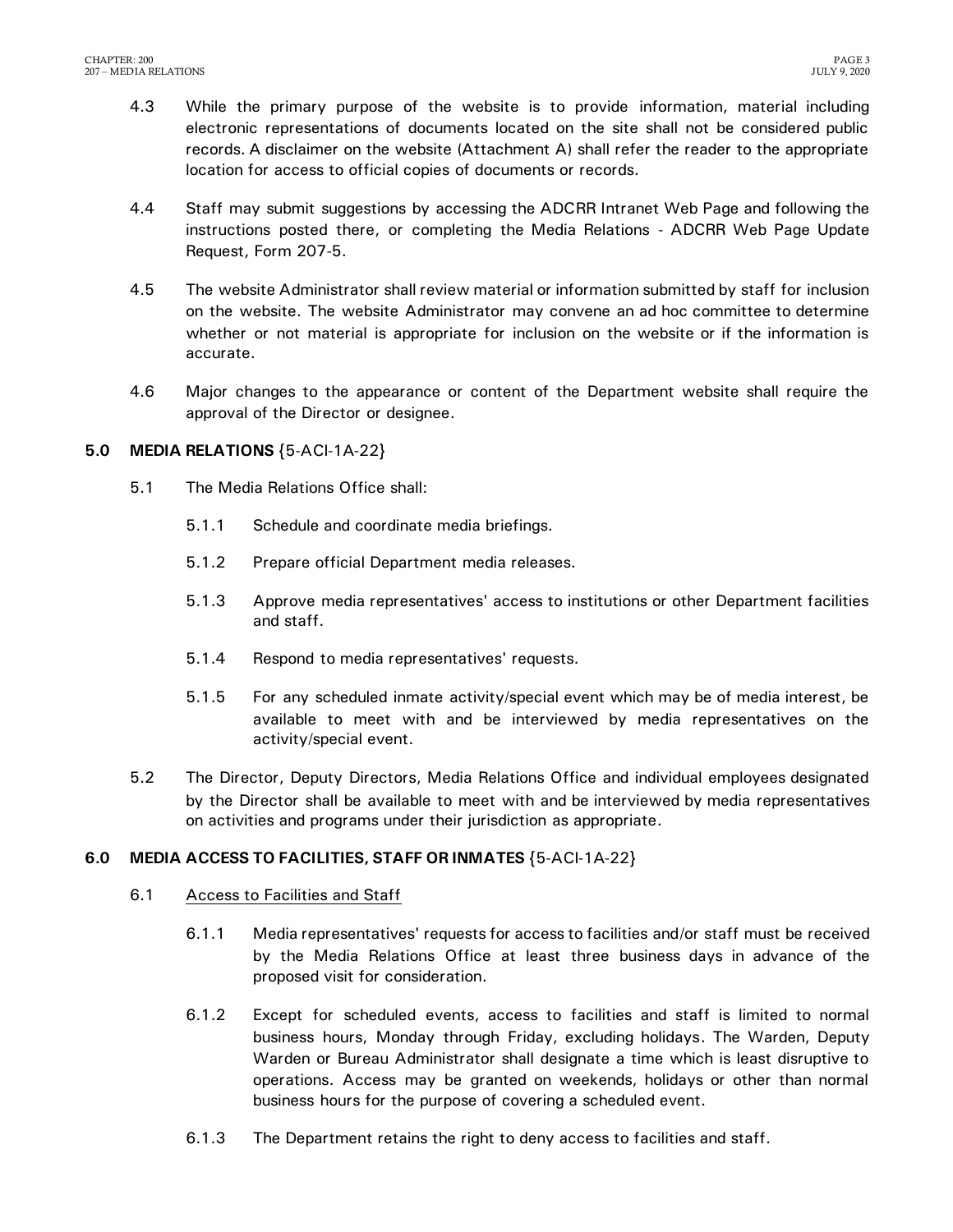- 6.2 Access to Inmates Media representatives may correspond with inmates: *[Revision – June 3, 2022: Sections 6.2 thru 6.2.3.2]*
	- 6.2.1 Through the mail as outlined in Department Order #914, Inmate Mail. {5-ACI-3D-06}
	- 6.2.2 Through e-messaging on the inmate tablet.
		- 6.2.2.1 Must first establish an account on the vendor's website.
	- 6.2.3 In-Person through inmate visitation, in accordance with Department Order #911, Inmate Visitation.
		- 6.2.3.1 Must be part of the inmate's approved visitor list for visitation.
		- 6.2.3.2 Cameras or cell phones are not permitted. Media are permitted to bring in a pad, and pencil or pen.

#### <span id="page-5-0"></span>**7.0 NOTIFICATION OF SIGNIFICANT EVENTS** {5-ACI-1A-22}

- 7.1 Significant events to be communicated with identified officeholders and the media:
	- 7.1.1 Escape of an inmate where resolution is not imminent;
	- 7.1.2 Death of an inmate by other than apparent natural causes;
	- 7.1.3 Death of an on-duty employee by other than apparent natural causes;
	- 7.1.4 Disturbance of significant size or duration where resolution is not imminent;
	- 7.1.5 Hostage-taking where resolution is not imminent; and
	- 7.1.6 Other events of consequence, as determined by the Director.
- 7.2 Notification of identified officeholders and media of significant events shall be completed within the timelines provided:
	- 7.2.1 Governor's Office by the Director immediately by phone or email; if by phone, written notice to follow.
	- 7.2.2 The Speaker of the Arizona House and President of the Arizona Senate by the Department's Legislative Liaison by phone or email within one business day; if by phone, written notice to follow.
	- 7.2.3 State Legislators in the district where the significant event occurred by the Department's Legislative Liaison by phone or email within one business day; if by phone, written notice to follow.
	- 7.2.4 Media by the Media Relations Office through a News Advisory via email within one business day, except when public safety warrants otherwise.
		- 7.2.4.1 Information on deceased inmates shall not be released prior to the documented notification of the next of kin and the generation of victim notifications.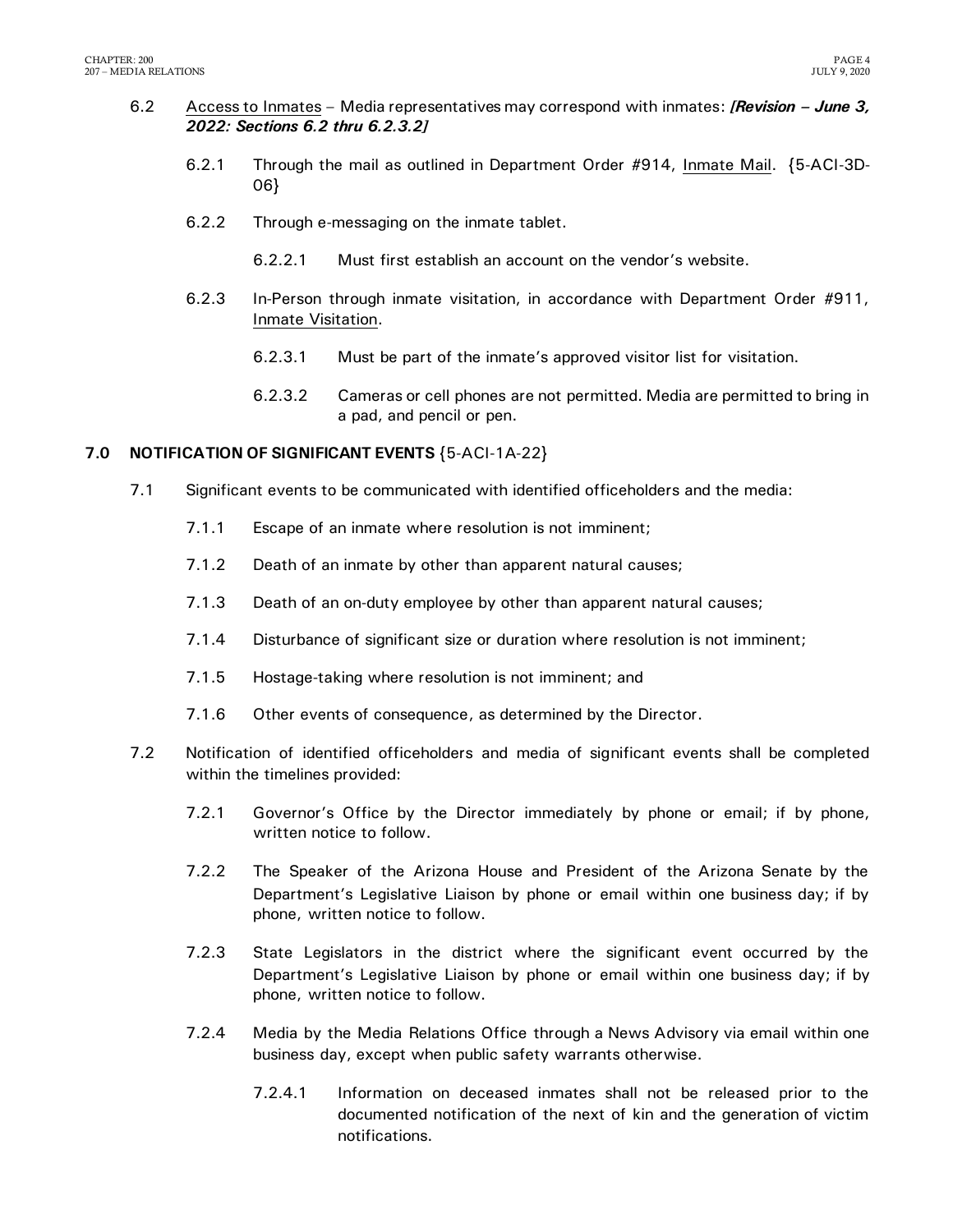- 7.2.4.1.1 The Media Relations Office shall verify these notifications have been made prior to the release of any information to the media.
- 7.3 Notification of identified officeholders and the media augments established criminal justice notifications:
	- 7.3.1 The Criminal Investigators Unit investigator shall contact:
		- 7.3.1.1 The Medical Examiner by phone immediately upon confirmation of death by a licensed physician, physician assistant or nurse practitioner.
		- 7.3.1.2 The County Attorney by phone within one business day; written notice to follow for all apparent homicides.
- 7.4 With the Director's authorization, all notifications may be delayed when security, sound correctional practices, or investigative reasons exist.

### <span id="page-6-0"></span>**DEFINITIONS/GLOSSARY**

Refer to the Glossary of Terms for the following:

- Authorized Media Representatives
- Media
- Media Relations Office
- Significant Events
- **•** Statutory Restrictions

### <span id="page-6-1"></span>**ATTACHMENTS**

Attachment A - Web Page Disclaimer

### <span id="page-6-2"></span>**FORMS LIST** *[Revision – June 3, 2022]*

207-5, Media Relations - ADCRR Web Page Update Request

# <span id="page-6-3"></span>**AUTHORITY**

R2-5A-501, Standards of Conduct A.R.S. §41-773, Causes for dismissal or discipline for employee in covered service